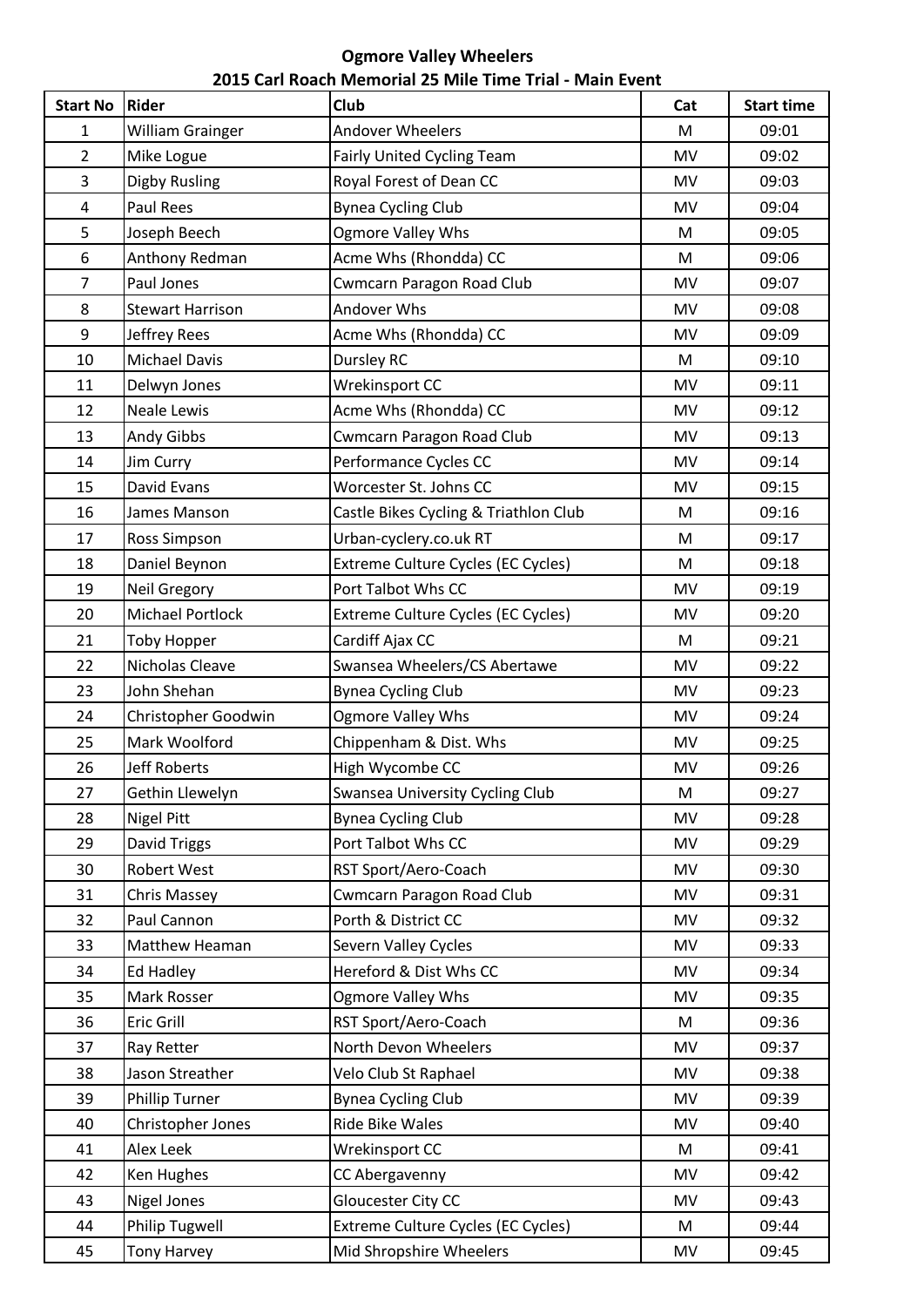| 46 | Mike Broadbent          | <b>Bynea Cycling Club</b>            | <b>MV</b> | 09:46 |
|----|-------------------------|--------------------------------------|-----------|-------|
| 47 | Darren Avery            | Linda Saunders Estate Agents CRT     | <b>MV</b> | 09:47 |
| 48 | <b>Bob Jones</b>        | Cardiff 100 Miles RCC                | <b>MV</b> | 09:48 |
| 49 | Darren Chilcott         | <b>Bike Doctor</b>                   | M         | 09:49 |
| 50 | Anthony Mark Jones      | <b>Bynea Cycling Club</b>            | MV        | 09:50 |
| 51 | <b>Graeme Davis</b>     | Dursley RC                           | MV        | 09:51 |
| 52 | Jonathan Gildea         | SportGrub Kuota Cycling Team         | M         | 09:52 |
| 53 | Gary Jones              | Pontypool RCC                        | <b>MV</b> | 09:53 |
| 54 | Darren Preston          | <b>St Neots CC</b>                   | MV        | 09:54 |
| 55 | Philip Tucker           | <b>Bynea Cycling Club</b>            | M         | 09:55 |
| 56 | justin ford             | CC Blaenau Gwent                     | MV        | 09:56 |
| 57 | Thomas Woollard         | Northover Vets Team                  | MV        | 09:57 |
| 58 | <b>Andrew Grist</b>     | <b>Bynea Cycling Club</b>            | <b>MV</b> | 09:58 |
| 59 | Simon Kinsey            | Acme Whs (Rhondda) CC                | MV        | 09:59 |
| 60 | Liam Maybank            | Twickenham CC                        | <b>MV</b> | 10:00 |
| 61 | Sam Orbell              | Farnham RC                           | M         | 10:01 |
| 62 | <b>Wayne Thomas</b>     | Pontypool RCC                        | M         | 10:02 |
| 63 | Nic Forbes              | <b>Bynea Cycling Club</b>            | MV        | 10:03 |
| 64 | Chris Birch             | Hoops Velo                           | M         | 10:04 |
| 65 | Christopher Gibbard     | <b>Bynea Cycling Club</b>            | M         | 10:05 |
| 66 | Ian Deakin              | Mid Devon CC                         | <b>MV</b> | 10:06 |
| 67 | <b>Stephen Cook</b>     | Lindsey Roads CC                     | MV        | 10:07 |
| 68 | <b>Adrian Sullivan</b>  | Merthyr CC                           | <b>MV</b> | 10:08 |
| 69 | Philip Batch            | <b>Bynea Cycling Club</b>            | MV        | 10:09 |
| 70 | David Woodhouse         | <b>CC Ashwell</b>                    | M         | 10:10 |
| 71 | <b>Andrew Clarke</b>    | Mid Shropshire Wheelers              | MV        | 10:11 |
| 72 | <b>Colin Yeates</b>     | Sotonia CC                           | MV        | 10:12 |
| 73 | David wilson-Evans      | <b>Bynea Cycling Club</b>            | MV        | 10:13 |
| 74 | Allan Renyard           | Guernsey Velo Club                   | MV        | 10:14 |
| 75 | Daniel Gough            | Swansea University Cycling Club      | M         | 10:15 |
| 76 | <b>Steuart Saunders</b> | Linda Saunders Estate Agents CRT     | <b>MV</b> | 10:16 |
| 77 | Paul Stephens           | Ross-On-Wye & Dist CC                | <b>MV</b> | 10:17 |
| 78 | <b>Andrew Wellings</b>  | Somerset Road Club/The Bicycle Chain | <b>MV</b> | 10:18 |
| 79 | Jonathan Pitt           | Monmouthshire Wheelers               | <b>MV</b> | 10:19 |
| 80 | Ioan Smallwood          | Cardiff Ajax CC                      | M         | 10:20 |
| 81 | Dan Taylor              | Acme Whs (Rhondda) CC                | M         | 10:21 |
| 82 | <b>Mick Daniels</b>     | Somerset Road Club/The Bicycle Chain | M         | 10:22 |
| 83 | <b>Stuart Evans</b>     | Port Talbot Whs CC                   | <b>MV</b> | 10:23 |
| 84 | Thomas Weir             | Swansea University Cycling Club      | M         | 10:24 |
| 85 | David Brice             | <b>Bynea Cycling Club</b>            | <b>MV</b> | 10:25 |
| 86 | <b>Tom Cox</b>          | Northover VT / Rudy Project          | <b>MV</b> | 10:26 |
| 87 | Mike Hazelwood          | Saracen RC                           | <b>MV</b> | 10:27 |
| 88 | John Murphy             | Gloucester City CC                   | <b>MV</b> | 10:28 |
| 89 | Clive Franklin          | Somerset Road Club/The Bicycle Chain | <b>MV</b> | 10:29 |
| 90 | <b>Conrad Moss</b>      | Mid Devon CC                         | <b>MV</b> | 10:30 |
| 91 | Rod Hicks               | Port Talbot Whs CC                   | <b>MV</b> | 10:31 |
| 92 | Les Pick                | Poole Whs                            | MV        | 10:32 |